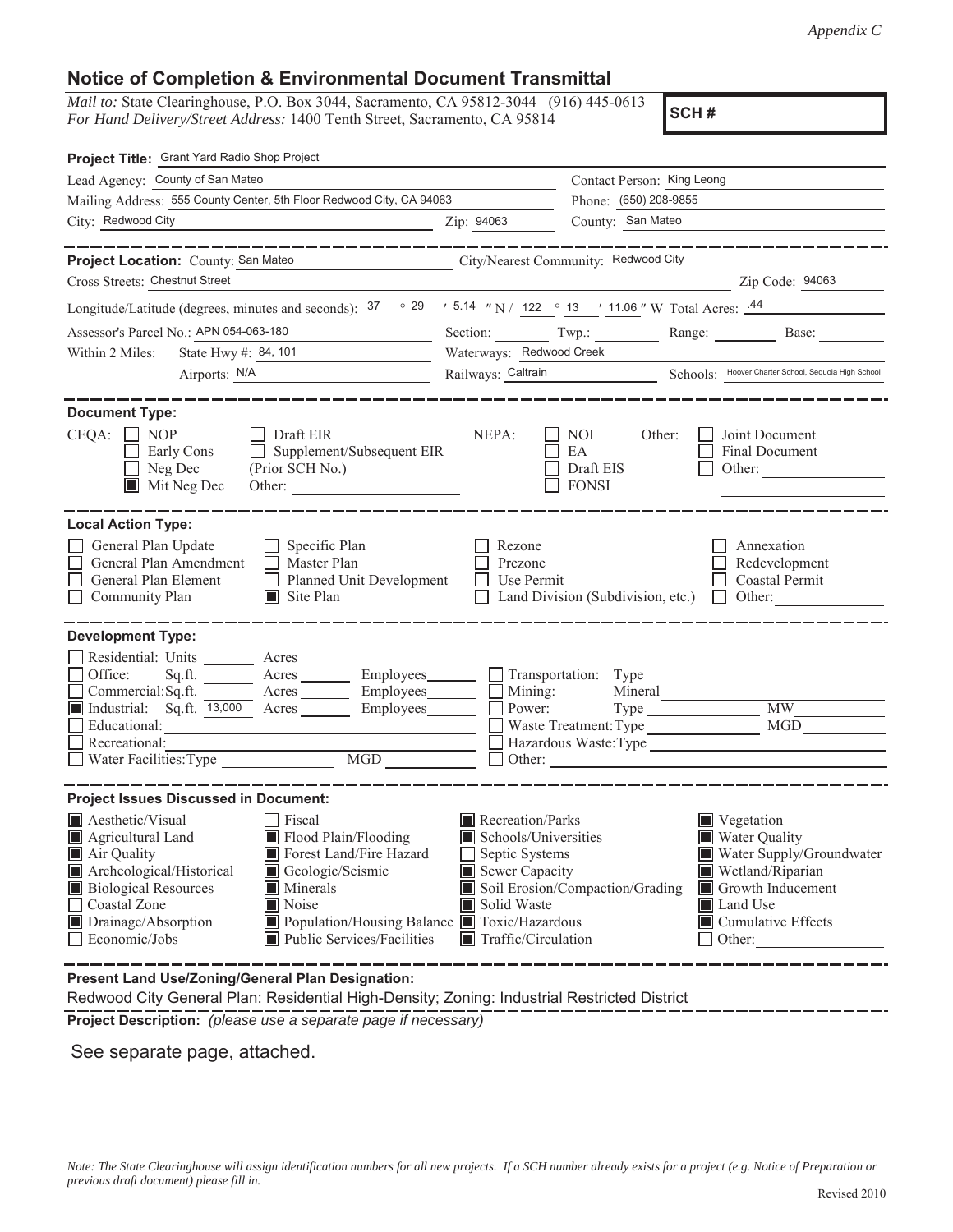## **Reviewing Agencies Checklist**

| X                                                                                                                           |                                                             |                                                                                                                                         |                                                     |  |  |                     |  |  |
|-----------------------------------------------------------------------------------------------------------------------------|-------------------------------------------------------------|-----------------------------------------------------------------------------------------------------------------------------------------|-----------------------------------------------------|--|--|---------------------|--|--|
|                                                                                                                             | Air Resources Board                                         |                                                                                                                                         | Office of Historic Preservation                     |  |  |                     |  |  |
|                                                                                                                             | Boating & Waterways, Department of                          |                                                                                                                                         | Office of Public School Construction                |  |  |                     |  |  |
|                                                                                                                             | California Emergency Management Agency                      | X                                                                                                                                       | Parks & Recreation, Department of                   |  |  |                     |  |  |
|                                                                                                                             | California Highway Patrol                                   |                                                                                                                                         | Pesticide Regulation, Department of                 |  |  |                     |  |  |
| X                                                                                                                           | Caltrans District # 4                                       | X                                                                                                                                       | Public Utilities Commission                         |  |  |                     |  |  |
|                                                                                                                             | Caltrans Division of Aeronautics                            | X                                                                                                                                       | Regional WQCB $# 2$                                 |  |  |                     |  |  |
| $X \sim$                                                                                                                    | Caltrans Planning                                           | $X \sim$                                                                                                                                | Resources Agency                                    |  |  |                     |  |  |
|                                                                                                                             | Central Valley Flood Protection Board                       |                                                                                                                                         | Resources Recycling and Recovery, Department of     |  |  |                     |  |  |
|                                                                                                                             | Coachella Valley Mtns. Conservancy                          | X                                                                                                                                       | S.F. Bay Conservation & Development Comm.           |  |  |                     |  |  |
|                                                                                                                             | <b>Coastal Commission</b>                                   |                                                                                                                                         | San Gabriel & Lower L.A. Rivers & Mtns. Conservancy |  |  |                     |  |  |
|                                                                                                                             | Colorado River Board                                        |                                                                                                                                         | San Joaquin River Conservancy                       |  |  |                     |  |  |
| $X \sim$                                                                                                                    | Conservation, Department of                                 |                                                                                                                                         | Santa Monica Mtns. Conservancy                      |  |  |                     |  |  |
|                                                                                                                             | Corrections, Department of                                  |                                                                                                                                         | <b>State Lands Commission</b>                       |  |  |                     |  |  |
|                                                                                                                             | Delta Protection Commission                                 |                                                                                                                                         | <b>SWRCB: Clean Water Grants</b>                    |  |  |                     |  |  |
| X                                                                                                                           | Education, Department of                                    | $X \sim$                                                                                                                                | <b>SWRCB: Water Quality</b>                         |  |  |                     |  |  |
| X                                                                                                                           | <b>Energy Commission</b>                                    |                                                                                                                                         | <b>SWRCB: Water Rights</b>                          |  |  |                     |  |  |
| X                                                                                                                           | Fish & Game Region # 3                                      |                                                                                                                                         | Tahoe Regional Planning Agency                      |  |  |                     |  |  |
|                                                                                                                             | Food & Agriculture, Department of                           | X                                                                                                                                       | Toxic Substances Control, Department of             |  |  |                     |  |  |
| X                                                                                                                           | Forestry and Fire Protection, Department of                 | X                                                                                                                                       | Water Resources, Department of                      |  |  |                     |  |  |
|                                                                                                                             | General Services, Department of                             |                                                                                                                                         |                                                     |  |  |                     |  |  |
|                                                                                                                             | Health Services, Department of                              |                                                                                                                                         | Other:                                              |  |  |                     |  |  |
| X                                                                                                                           | Housing & Community Development                             |                                                                                                                                         | Other:                                              |  |  |                     |  |  |
| X                                                                                                                           | Native American Heritage Commission                         |                                                                                                                                         |                                                     |  |  |                     |  |  |
|                                                                                                                             | Local Public Review Period (to be filled in by lead agency) |                                                                                                                                         |                                                     |  |  |                     |  |  |
| Starting Date March 1, 2021                                                                                                 |                                                             | Ending Date March 31, 2021                                                                                                              |                                                     |  |  |                     |  |  |
|                                                                                                                             | Lead Agency (Complete if applicable):                       |                                                                                                                                         |                                                     |  |  |                     |  |  |
|                                                                                                                             |                                                             |                                                                                                                                         |                                                     |  |  |                     |  |  |
| Consulting Firm: Circlepoint<br>Address: 46 S First Street<br>City/State/Zip: San Jose, CA 95113<br>Contact: Andrew Metzger |                                                             | Applicant: San Mateo County<br>Address: 555 County Center, 5th Floor<br>City/State/Zip: Redwood City, CA 94063<br>Phone: (650) 363-4100 |                                                     |  |  |                     |  |  |
|                                                                                                                             |                                                             |                                                                                                                                         |                                                     |  |  | Phone: 408-715-1502 |  |  |
|                                                                                                                             |                                                             |                                                                                                                                         |                                                     |  |  |                     |  |  |
|                                                                                                                             |                                                             |                                                                                                                                         |                                                     |  |  |                     |  |  |

Authority cited: Section 21083, Public Resources Code. Reference: Section 21161, Public Resources Code.